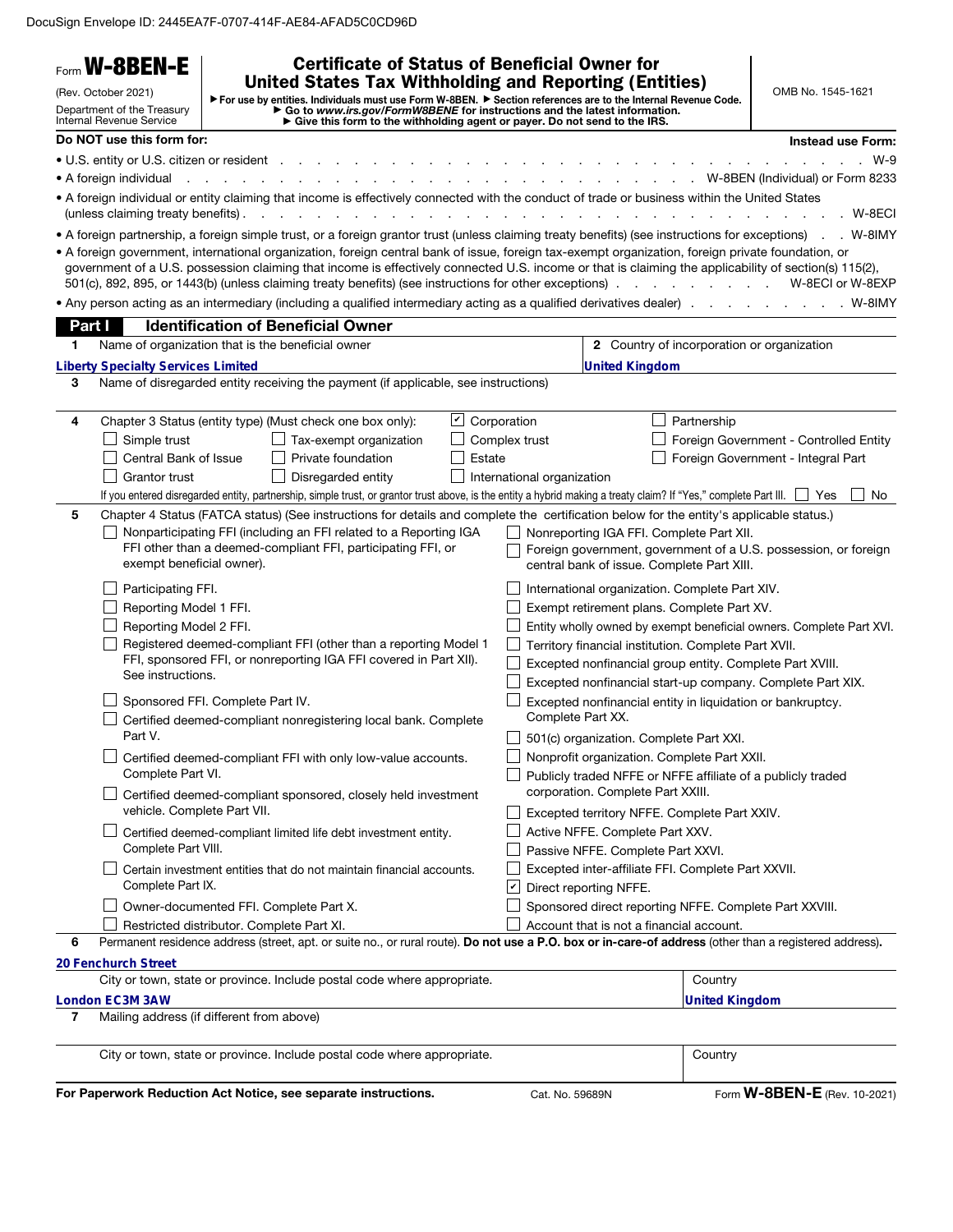| Part I         | Page 2<br>Identification of Beneficial Owner (continued)                                                                                                                                                                                                                                                                                                                                                                                 |  |  |  |
|----------------|------------------------------------------------------------------------------------------------------------------------------------------------------------------------------------------------------------------------------------------------------------------------------------------------------------------------------------------------------------------------------------------------------------------------------------------|--|--|--|
| 8              | U.S. taxpayer identification number (TIN), if required                                                                                                                                                                                                                                                                                                                                                                                   |  |  |  |
|                |                                                                                                                                                                                                                                                                                                                                                                                                                                          |  |  |  |
| 9a             | GIIN<br>Foreign TIN<br>b<br>Check if FTIN not legally required.                                                                                                                                                                                                                                                                                                                                                                          |  |  |  |
|                | c<br>▶⊟<br>2XZXUM.99999.SL.826<br>268 90836 20094                                                                                                                                                                                                                                                                                                                                                                                        |  |  |  |
| 10             | Reference number(s) (see instructions)                                                                                                                                                                                                                                                                                                                                                                                                   |  |  |  |
|                |                                                                                                                                                                                                                                                                                                                                                                                                                                          |  |  |  |
|                | Note: Please complete remainder of the form including signing the form in Part XXX.                                                                                                                                                                                                                                                                                                                                                      |  |  |  |
|                |                                                                                                                                                                                                                                                                                                                                                                                                                                          |  |  |  |
|                | Disregarded Entity or Branch Receiving Payment. (Complete only if a disregarded entity with a GIIN or a<br>Part II<br>branch of an FFI in a country other than the FFI's country of residence. See instructions.)                                                                                                                                                                                                                        |  |  |  |
|                |                                                                                                                                                                                                                                                                                                                                                                                                                                          |  |  |  |
| 11             | Chapter 4 Status (FATCA status) of disregarded entity or branch receiving payment<br>Branch treated as nonparticipating FFI.<br>Reporting Model 1 FFI.<br>U.S. Branch.                                                                                                                                                                                                                                                                   |  |  |  |
|                | Participating FFI.<br>Reporting Model 2 FFI.                                                                                                                                                                                                                                                                                                                                                                                             |  |  |  |
| 12             | Address of disregarded entity or branch (street, apt. or suite no., or rural route). Do not use a P.O. box or in-care-of address (other than a                                                                                                                                                                                                                                                                                           |  |  |  |
|                | registered address).                                                                                                                                                                                                                                                                                                                                                                                                                     |  |  |  |
|                |                                                                                                                                                                                                                                                                                                                                                                                                                                          |  |  |  |
|                | City or town, state or province. Include postal code where appropriate.                                                                                                                                                                                                                                                                                                                                                                  |  |  |  |
|                |                                                                                                                                                                                                                                                                                                                                                                                                                                          |  |  |  |
|                | Country                                                                                                                                                                                                                                                                                                                                                                                                                                  |  |  |  |
|                |                                                                                                                                                                                                                                                                                                                                                                                                                                          |  |  |  |
| 13             | GIIN (if any)                                                                                                                                                                                                                                                                                                                                                                                                                            |  |  |  |
|                |                                                                                                                                                                                                                                                                                                                                                                                                                                          |  |  |  |
|                | Claim of Tax Treaty Benefits (if applicable). (For chapter 3 purposes only.)<br>Part III                                                                                                                                                                                                                                                                                                                                                 |  |  |  |
| 14             | I certify that (check all that apply):                                                                                                                                                                                                                                                                                                                                                                                                   |  |  |  |
| a              | The beneficial owner is a resident of<br>within the meaning of the income tax                                                                                                                                                                                                                                                                                                                                                            |  |  |  |
|                | treaty between the United States and that country.                                                                                                                                                                                                                                                                                                                                                                                       |  |  |  |
| b              | The beneficial owner derives the item (or items) of income for which the treaty benefits are claimed, and, if applicable, meets the<br>requirements of the treaty provision dealing with limitation on benefits. The following are types of limitation on benefits provisions that may<br>be included in an applicable tax treaty (check only one; see instructions):                                                                    |  |  |  |
|                | Company that meets the ownership and base erosion test<br>Government                                                                                                                                                                                                                                                                                                                                                                     |  |  |  |
|                | Tax-exempt pension trust or pension fund<br>Company that meets the derivative benefits test                                                                                                                                                                                                                                                                                                                                              |  |  |  |
|                | Other tax-exempt organization<br>Company with an item of income that meets active trade or business test                                                                                                                                                                                                                                                                                                                                 |  |  |  |
|                | Publicly traded corporation<br>Favorable discretionary determination by the U.S. competent authority received                                                                                                                                                                                                                                                                                                                            |  |  |  |
|                | Subsidiary of a publicly traded corporation<br>No LOB article in treaty                                                                                                                                                                                                                                                                                                                                                                  |  |  |  |
|                | Other (specify Article and paragraph):                                                                                                                                                                                                                                                                                                                                                                                                   |  |  |  |
| c              | The beneficial owner is claiming treaty benefits for U.S. source dividends received from a foreign corporation or interest from a U.S. trade                                                                                                                                                                                                                                                                                             |  |  |  |
|                | or business of a foreign corporation and meets qualified resident status (see instructions).                                                                                                                                                                                                                                                                                                                                             |  |  |  |
| 15             | Special rates and conditions (if applicable - see instructions):                                                                                                                                                                                                                                                                                                                                                                         |  |  |  |
|                | The beneficial owner is claiming the provisions of Article and paragraph<br>of the treaty identified on line 14a above to claim a                                                                                                                                                                                                                                                                                                        |  |  |  |
|                | % rate of withholding on (specify type of income):<br>Explain the additional conditions in the Article the beneficial owner meets to be eligible for the rate of withholding:                                                                                                                                                                                                                                                            |  |  |  |
|                |                                                                                                                                                                                                                                                                                                                                                                                                                                          |  |  |  |
|                |                                                                                                                                                                                                                                                                                                                                                                                                                                          |  |  |  |
|                |                                                                                                                                                                                                                                                                                                                                                                                                                                          |  |  |  |
| <b>Part IV</b> | <b>Sponsored FFI</b>                                                                                                                                                                                                                                                                                                                                                                                                                     |  |  |  |
| 16             | Name of sponsoring entity:                                                                                                                                                                                                                                                                                                                                                                                                               |  |  |  |
| 17             | Check whichever box applies.                                                                                                                                                                                                                                                                                                                                                                                                             |  |  |  |
|                | $\Box$ I certify that the entity identified in Part I:                                                                                                                                                                                                                                                                                                                                                                                   |  |  |  |
|                | • Is an investment entity;                                                                                                                                                                                                                                                                                                                                                                                                               |  |  |  |
|                | • Is not a QI, WP (except to the extent permitted in the withholding foreign partnership agreement), or WT; and                                                                                                                                                                                                                                                                                                                          |  |  |  |
|                | • Has agreed with the entity identified above (that is not a nonparticipating FFI) to act as the sponsoring entity for this entity.                                                                                                                                                                                                                                                                                                      |  |  |  |
|                | $\Box$ I certify that the entity identified in Part I:                                                                                                                                                                                                                                                                                                                                                                                   |  |  |  |
|                | • Is a controlled foreign corporation as defined in section 957(a);                                                                                                                                                                                                                                                                                                                                                                      |  |  |  |
|                | • Is not a QI, WP, or WT;                                                                                                                                                                                                                                                                                                                                                                                                                |  |  |  |
|                | • Is wholly owned, directly or indirectly, by the U.S. financial institution identified above that agrees to act as the sponsoring entity for this entity; and                                                                                                                                                                                                                                                                           |  |  |  |
|                | . Shares a common electronic account system with the sponsoring entity (identified above) that enables the sponsoring entity to identify all<br>account holders and payees of the entity and to access all account and customer information maintained by the entity including, but not limited<br>to, customer identification information, customer documentation, account balance, and all payments made to account holders or payees. |  |  |  |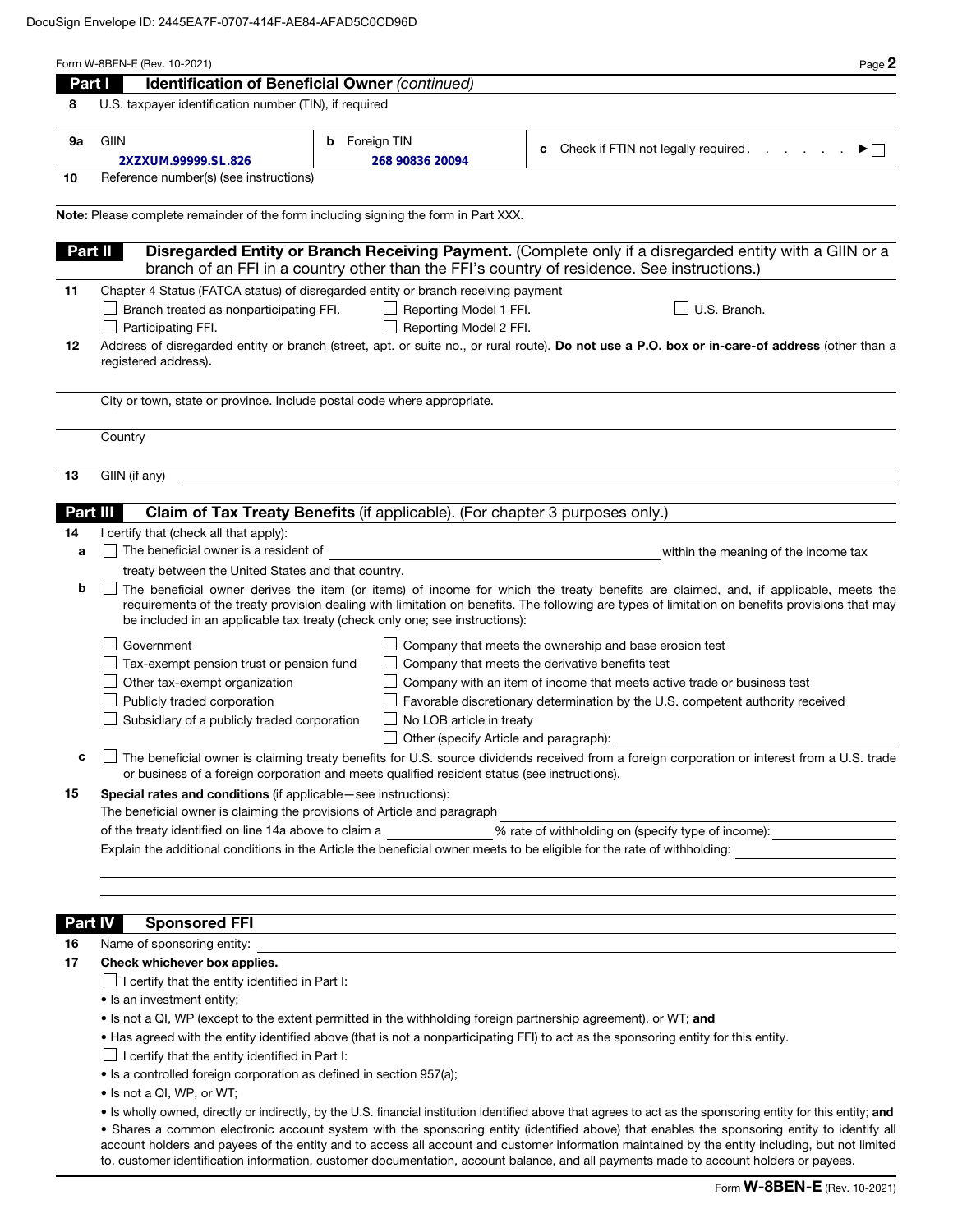## Part V Certified Deemed-Compliant Nonregistering Local Bank

 $18$  I certify that the FFI identified in Part I:

• Operates and is licensed solely as a bank or credit union (or similar cooperative credit organization operated without profit) in its country of incorporation or organization;

• Engages primarily in the business of receiving deposits from and making loans to, with respect to a bank, retail customers unrelated to such bank and, with respect to a credit union or similar cooperative credit organization, members, provided that no member has a greater than 5% interest in such credit union or cooperative credit organization;

• Does not solicit account holders outside its country of organization;

• Has no fixed place of business outside such country (for this purpose, a fixed place of business does not include a location that is not advertised to the public and from which the FFI performs solely administrative support functions);

• Has no more than \$175 million in assets on its balance sheet and, if it is a member of an expanded affiliated group, the group has no more than \$500 million in total assets on its consolidated or combined balance sheets; and

• Does not have any member of its expanded affiliated group that is a foreign financial institution, other than a foreign financial institution that is incorporated or organized in the same country as the FFI identified in Part I and that meets the requirements set forth in this part.

#### Part VI Certified Deemed-Compliant FFI with Only Low-Value Accounts

 $19$  I certify that the FFI identified in Part I:

• Is not engaged primarily in the business of investing, reinvesting, or trading in securities, partnership interests, commodities, notional principal contracts, insurance or annuity contracts, or any interest (including a futures or forward contract or option) in such security, partnership interest, commodity, notional principal contract, insurance contract or annuity contract;

• No financial account maintained by the FFI or any member of its expanded affiliated group, if any, has a balance or value in excess of \$50,000 (as determined after applying applicable account aggregation rules); and

• Neither the FFI nor the entire expanded affiliated group, if any, of the FFI, have more than \$50 million in assets on its consolidated or combined balance sheet as of the end of its most recent accounting year.

#### Part VII Certified Deemed-Compliant Sponsored, Closely Held Investment Vehicle

20 Name of sponsoring entity:

- **21**  $\Box$  I certify that the entity identified in Part I:
	- Is an FFI solely because it is an investment entity described in Regulations section 1.1471-5(e)(4);
	- Is not a QI, WP, or WT;

• Will have all of its due diligence, withholding, and reporting responsibilities (determined as if the FFI were a participating FFI) fulfilled by the sponsoring entity identified on line 20; and

• 20 or fewer individuals own all of the debt and equity interests in the entity (disregarding debt interests owned by U.S. financial institutions, participating FFIs, registered deemed-compliant FFIs, and certified deemed-compliant FFIs and equity interests owned by an entity if that entity owns 100% of the equity interests in the FFI and is itself a sponsored FFI).

#### Part VIII Certified Deemed-Compliant Limited Life Debt Investment Entity

**22**  $\Box$  I certify that the entity identified in Part I:

• Was in existence as of January 17, 2013;

• Issued all classes of its debt or equity interests to investors on or before January 17, 2013, pursuant to a trust indenture or similar agreement; and • Is certified deemed-compliant because it satisfies the requirements to be treated as a limited life debt investment entity (such as the restrictions with respect to its assets and other requirements under Regulations section 1.1471-5(f)(2)(iv)).

#### **Part IX** Certain Investment Entities that Do Not Maintain Financial Accounts

23  $\Box$  I certify that the entity identified in Part I:

• Is a financial institution solely because it is an investment entity described in Regulations section 1.1471-5(e)(4)(i)(A), and

#### • Does not maintain financial accounts. Part X Owner-Documented FFI

Note: This status only applies if the U.S. financial institution, participating FFI, or reporting Model 1 FFI to which this form is given has agreed that it will treat the FFI as an owner-documented FFI (see instructions for eligibility requirements). In addition, the FFI must make the certifications below.

24a  $\Box$  (All owner-documented FFIs check here) I certify that the FFI identified in Part I:

- Does not act as an intermediary;
- Does not accept deposits in the ordinary course of a banking or similar business;
- Does not hold, as a substantial portion of its business, financial assets for the account of others;

• Is not an insurance company (or the holding company of an insurance company) that issues or is obligated to make payments with respect to a financial account;

• Is not owned by or in an expanded affiliated group with an entity that accepts deposits in the ordinary course of a banking or similar business, holds, as a substantial portion of its business, financial assets for the account of others, or is an insurance company (or the holding company of an insurance company) that issues or is obligated to make payments with respect to a financial account;

• Does not maintain a financial account for any nonparticipating FFI; and

• Does not have any specified U.S. persons that own an equity interest or debt interest (other than a debt interest that is not a financial account or that has a balance or value not exceeding \$50,000) in the FFI other than those identified on the FFI owner reporting statement.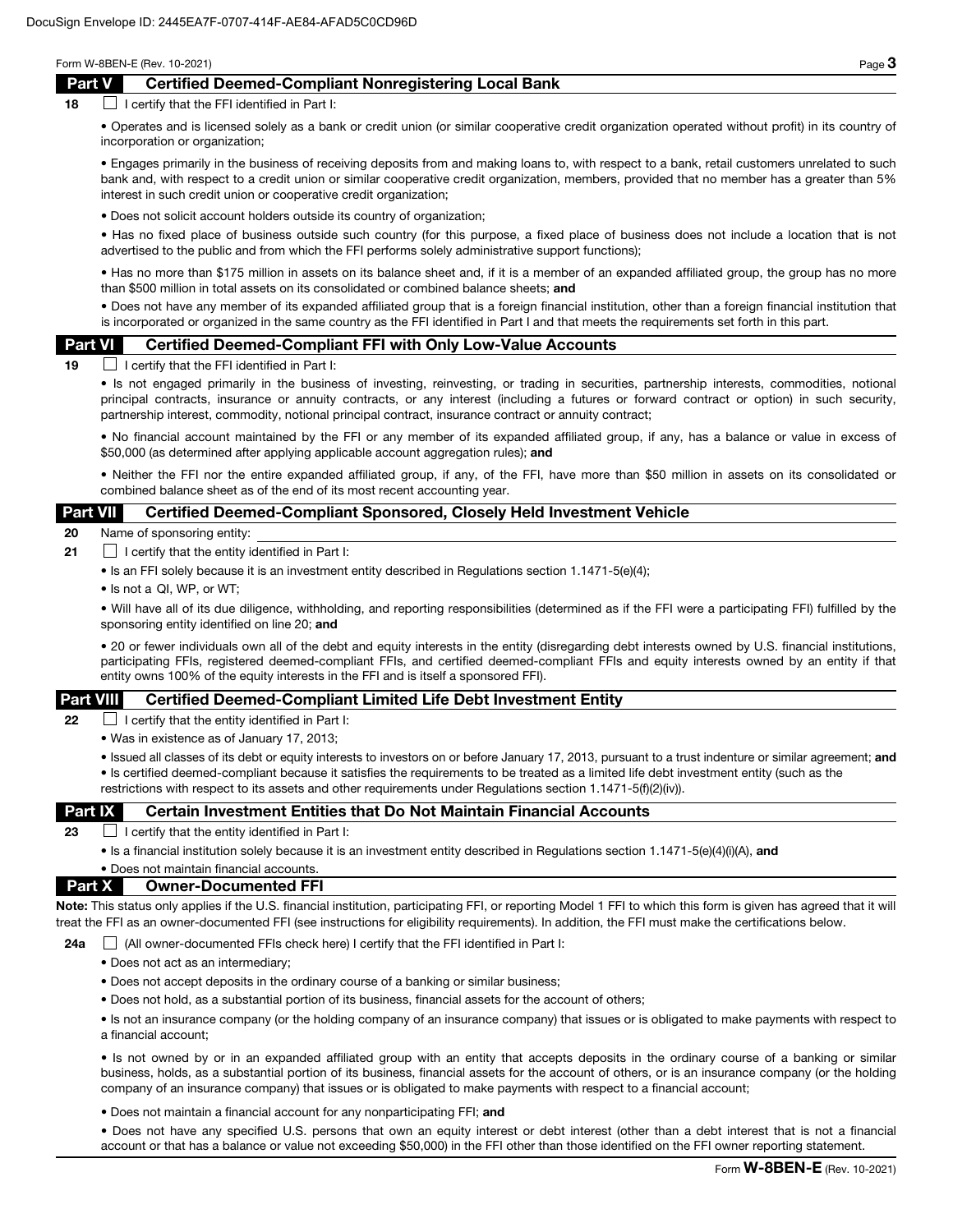# Part X Owner-Documented FFI *(continued)*

#### Check box 24b or 24c, whichever applies.

- $\mathbf{b}$  | I certify that the FFI identified in Part I:
	- Has provided, or will provide, an FFI owner reporting statement that contains:
		- (i) The name, address, TIN (if any), chapter 4 status, and type of documentation provided (if required) of every individual and specified U.S. person that owns a direct or indirect equity interest in the owner-documented FFI (looking through all entities other than specified U.S. persons);
		- (ii) The name, address, TIN (if any), and chapter 4 status of every individual and specified U.S. person that owns a debt interest in the owner-documented FFI (including any indirect debt interest, which includes debt interests in any entity that directly or indirectly owns the payee or any direct or indirect equity interest in a debt holder of the payee) that constitutes a financial account in excess of \$50,000 (disregarding all such debt interests owned by participating FFIs, registered deemed-compliant FFIs, certified deemedcompliant FFIs, excepted NFFEs, exempt beneficial owners, or U.S. persons other than specified U.S. persons); and
		- (iii) Any additional information the withholding agent requests in order to fulfill its obligations with respect to the entity.

• Has provided, or will provide, valid documentation meeting the requirements of Regulations section 1.1471-3(d)(6)(iii) for each person identified in the FFI owner reporting statement.

c **I** certify that the FFI identified in Part I has provided, or will provide, an auditor's letter, signed within 4 years of the date of payment, from an independent accounting firm or legal representative with a location in the United States stating that the firm or representative has reviewed the FFI's documentation with respect to all of its owners and debt holders identified in Regulations section 1.1471-3(d)(6)(iv)(A)(2), and that the FFI meets all the requirements to be an owner-documented FFI. The FFI identified in Part I has also provided, or will provide, an FFI owner reporting statement of its owners that are specified U.S. persons and Form(s) W-9, with applicable waivers.

Check box 24d if applicable (optional, see instructions).

d  $\Box$  I certify that the entity identified on line 1 is a trust that does not have any contingent beneficiaries or designated classes with unidentified beneficiaries.

## Part XI Restricted Distributor

**25a**  $\Box$  (All restricted distributors check here) I certify that the entity identified in Part I:

- Operates as a distributor with respect to debt or equity interests of the restricted fund with respect to which this form is furnished;
- Provides investment services to at least 30 customers unrelated to each other and less than half of its customers are related to each other;

• Is required to perform AML due diligence procedures under the anti-money laundering laws of its country of organization (which is an FATFcompliant jurisdiction);

• Operates solely in its country of incorporation or organization, has no fixed place of business outside of that country, and has the same country of incorporation or organization as all members of its affiliated group, if any;

• Does not solicit customers outside its country of incorporation or organization;

• Has no more than \$175 million in total assets under management and no more than \$7 million in gross revenue on its income statement for the most recent accounting year;

• Is not a member of an expanded affiliated group that has more than \$500 million in total assets under management or more than \$20 million in gross revenue for its most recent accounting year on a combined or consolidated income statement; and

• Does not distribute any debt or securities of the restricted fund to specified U.S. persons, passive NFFEs with one or more substantial U.S. owners, or nonparticipating FFIs.

#### Check box 25b or 25c, whichever applies.

I further certify that with respect to all sales of debt or equity interests in the restricted fund with respect to which this form is furnished that are made after December 31, 2011, the entity identified in Part I:

- **b**  $\Box$  Has been bound by a distribution agreement that contained a general prohibition on the sale of debt or securities to U.S. entities and U.S. resident individuals and is currently bound by a distribution agreement that contains a prohibition of the sale of debt or securities to any specified U.S. person, passive NFFE with one or more substantial U.S. owners, or nonparticipating FFI.
- c  $\Box$  Is currently bound by a distribution agreement that contains a prohibition on the sale of debt or securities to any specified U.S. person, passive NFFE with one or more substantial U.S. owners, or nonparticipating FFI and, for all sales made prior to the time that such a restriction was included in its distribution agreement, has reviewed all accounts related to such sales in accordance with the procedures identified in Regulations section 1.1471-4(c) applicable to preexisting accounts and has redeemed or retired any, or caused the restricted fund to transfer the securities to a distributor that is a participating FFI or reporting Model 1 FFI securities which were sold to specified U.S. persons, passive NFFEs with one or more substantial U.S. owners, or nonparticipating FFIs.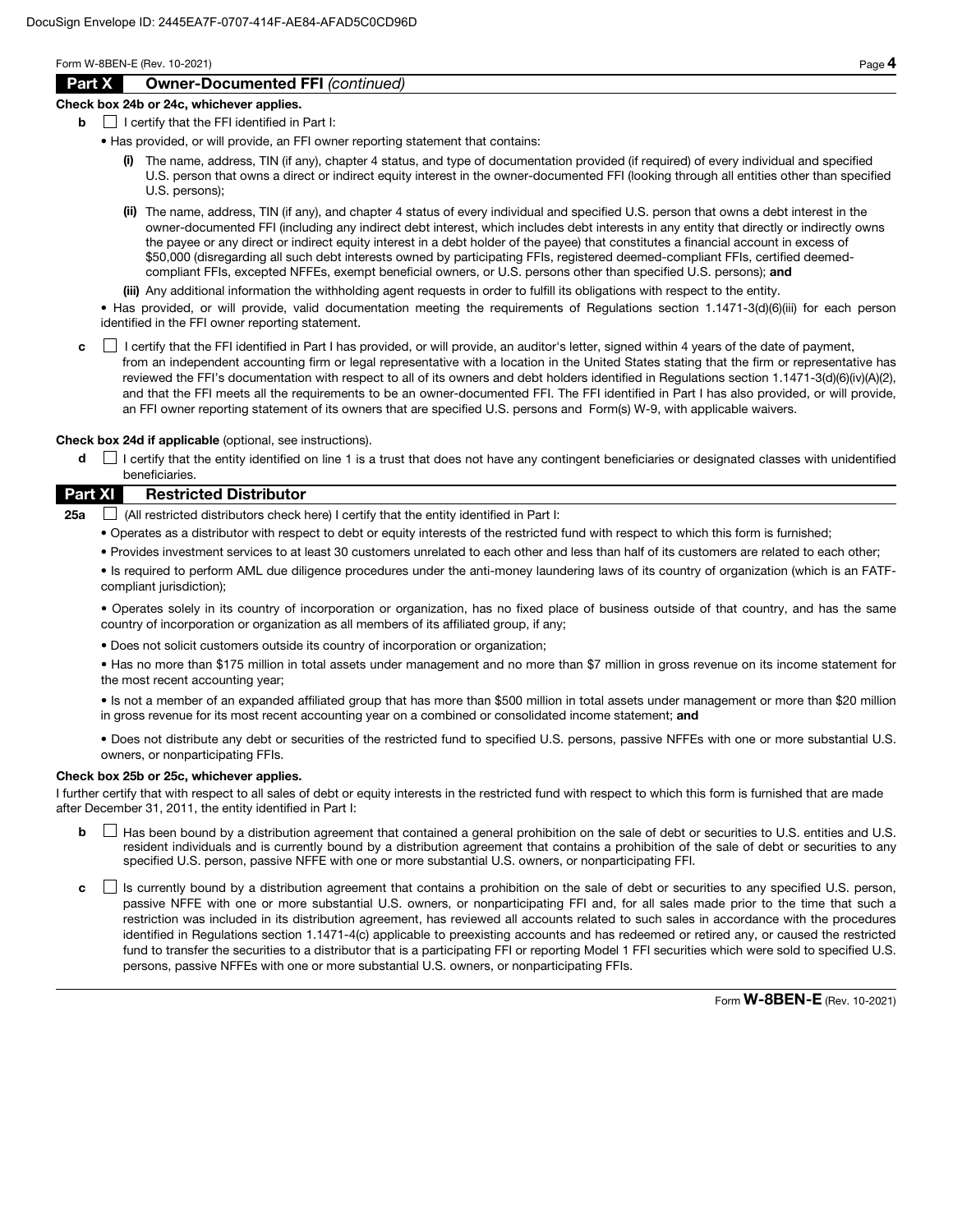|  | × |
|--|---|
|--|---|

The applicable IGA is a  $\Box$  Model 1 IGA or a  $\Box$  Model 2 IGA; and

| Part XII | <b>Nonreporting IGA FFI</b> |  |  |  |
|----------|-----------------------------|--|--|--|
|----------|-----------------------------|--|--|--|

**26**  $\Box$  I certify that the entity identified in Part I:

• Meets the requirements to be considered a nonreporting financial institution pursuant to an applicable IGA between the United States and

is treated as a under the provisions of the applicable IGA or Treasury regulations

(if applicable, see instructions);

• If you are a trustee documented trust or a sponsored entity, provide the name of the trustee or sponsor .

The trustee is:  $\Box$  U.S.  $\Box$  Foreign

## Part XIII Foreign Government, Government of a U.S. Possession, or Foreign Central Bank of Issue

27  $\Box$  I certify that the entity identified in Part I is the beneficial owner of the payment, and is not engaged in commercial financial activities of a type engaged in by an insurance company, custodial institution, or depository institution with respect to the payments, accounts, or obligations for which this form is submitted (except as permitted in Regulations section 1.1471-6(h)(2)).

# Part XIV International Organization

#### Check box 28a or 28b, whichever applies.

28a  $\Box$  I certify that the entity identified in Part I is an international organization described in section 7701(a)(18).

- $\mathbf{b}$   $\Box$  I certify that the entity identified in Part I:
	- Is comprised primarily of foreign governments;

• Is recognized as an intergovernmental or supranational organization under a foreign law similar to the International Organizations Immunities Act or that has in effect a headquarters agreement with a foreign government;

• The benefit of the entity's income does not inure to any private person; and

• Is the beneficial owner of the payment and is not engaged in commercial financial activities of a type engaged in by an insurance company, custodial institution, or depository institution with respect to the payments, accounts, or obligations for which this form is submitted (except as permitted in Regulations section 1.1471-6(h)(2)).

## Part XV Exempt Retirement Plans

## Check box 29a, b, c, d, e, or f, whichever applies.

**29a**  $\Box$  I certify that the entity identified in Part I:

- Is established in a country with which the United States has an income tax treaty in force (see Part III if claiming treaty benefits);
- Is operated principally to administer or provide pension or retirement benefits; and

• Is entitled to treaty benefits on income that the fund derives from U.S. sources (or would be entitled to benefits if it derived any such income) as a resident of the other country which satisfies any applicable limitation on benefits requirement.

 $\mathbf{b}$   $\Box$  I certify that the entity identified in Part I:

• Is organized for the provision of retirement, disability, or death benefits (or any combination thereof) to beneficiaries that are former employees of one or more employers in consideration for services rendered;

• No single beneficiary has a right to more than 5% of the FFI's assets;

• Is subject to government regulation and provides annual information reporting about its beneficiaries to the relevant tax authorities in the country in which the fund is established or operated; and

- (i) Is generally exempt from tax on investment income under the laws of the country in which it is established or operates due to its status as a retirement or pension plan;
- (ii) Receives at least 50% of its total contributions from sponsoring employers (disregarding transfers of assets from other plans described in this part, retirement and pension accounts described in an applicable Model 1 or Model 2 IGA, other retirement funds described in an applicable Model 1 or Model 2 IGA, or accounts described in Regulations section 1.1471-5(b)(2)(i)(A));
- (iii) Either does not permit or penalizes distributions or withdrawals made before the occurrence of specified events related to retirement, disability, or death (except rollover distributions to accounts described in Regulations section 1.1471-5(b)(2)(i)(A) (referring to retirement and pension accounts), to retirement and pension accounts described in an applicable Model 1 or Model 2 IGA, or to other retirement funds described in this part or in an applicable Model 1 or Model 2 IGA); or

(iv) Limits contributions by employees to the fund by reference to earned income of the employee or may not exceed \$50,000 annually.

 $\mathbf{c}$   $\Box$  I certify that the entity identified in Part I:

• Is organized for the provision of retirement, disability, or death benefits (or any combination thereof) to beneficiaries that are former employees of one or more employers in consideration for services rendered;

- Has fewer than 50 participants;
- Is sponsored by one or more employers each of which is not an investment entity or passive NFFE;

• Employee and employer contributions to the fund (disregarding transfers of assets from other plans described in this part, retirement and pension accounts described in an applicable Model 1 or Model 2 IGA, or accounts described in Regulations section 1.1471-5(b)(2)(i)(A)) are limited by reference to earned income and compensation of the employee, respectively;

• Participants that are not residents of the country in which the fund is established or operated are not entitled to more than 20% of the fund's assets; and

• Is subject to government regulation and provides annual information reporting about its beneficiaries to the relevant tax authorities in the country in which the fund is established or operates.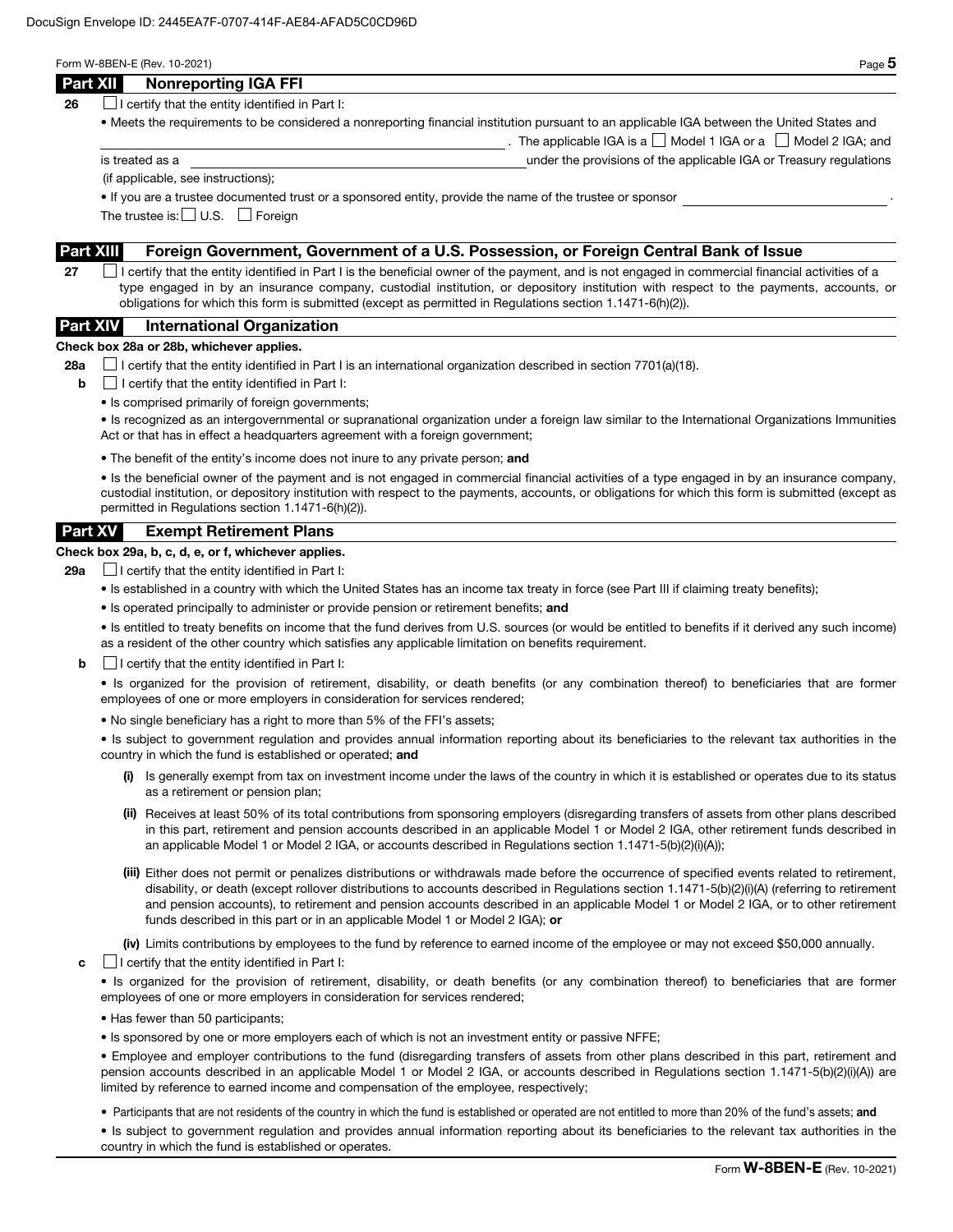#### Part XV Exempt Retirement Plans *(continued)*

- d **I** certify that the entity identified in Part I is formed pursuant to a pension plan that would meet the requirements of section 401(a), other than the requirement that the plan be funded by a trust created or organized in the United States.
- e I certify that the entity identified in Part I is established exclusively to earn income for the benefit of one or more retirement funds

described in this part or in an applicable Model 1 or Model 2 IGA, or accounts described in Regulations section 1.1471-5(b)(2)(i)(A) (referring to retirement and pension accounts), or retirement and pension accounts described in an applicable Model 1 or Model 2 IGA.

 $\mathbf{f}$  I certify that the entity identified in Part I:

• Is established and sponsored by a foreign government, international organization, central bank of issue, or government of a U.S. possession (each as defined in Regulations section 1.1471-6) or an exempt beneficial owner described in an applicable Model 1 or Model 2 IGA to provide retirement, disability, or death benefits to beneficiaries or participants that are current or former employees of the sponsor (or persons designated by such employees); or

• Is established and sponsored by a foreign government, international organization, central bank of issue, or government of a U.S. possession (each as defined in Regulations section 1.1471-6) or an exempt beneficial owner described in an applicable Model 1 or Model 2 IGA to provide retirement, disability, or death benefits to beneficiaries or participants that are not current or former employees of such sponsor, but are in consideration of personal services performed for the sponsor.

#### Part XVI Entity Wholly Owned by Exempt Beneficial Owners

30 I certify that the entity identified in Part I:

• Is an FFI solely because it is an investment entity;

• Each direct holder of an equity interest in the investment entity is an exempt beneficial owner described in Regulations section 1.1471-6 or in an applicable Model 1 or Model 2 IGA;

• Each direct holder of a debt interest in the investment entity is either a depository institution (with respect to a loan made to such entity) or an exempt beneficial owner described in Regulations section 1.1471-6 or an applicable Model 1 or Model 2 IGA.

• Has provided an owner reporting statement that contains the name, address, TIN (if any), chapter 4 status, and a description of the type of documentation provided to the withholding agent for every person that owns a debt interest constituting a financial account or direct equity interest in the entity; and

• Has provided documentation establishing that every owner of the entity is an entity described in Regulations section 1.1471-6(b), (c), (d), (e), (f) and/or (g) without regard to whether such owners are beneficial owners.

#### Part XVII Territory Financial Institution

31 I certify that the entity identified in Part I is a financial institution (other than an investment entity) that is incorporated or organized under the laws of a possession of the United States

#### Part XVIII Excepted Nonfinancial Group Entity

32 **I certify that the entity identified in Part I:** 

• Is a holding company, treasury center, or captive finance company and substantially all of the entity's activities are functions described in Regulations section 1.1471-5(e)(5)(i)(C) through (E);

- Is a member of a nonfinancial group described in Regulations section 1.1471-5(e)(5)(i)(B);
- Is not a depository or custodial institution (other than for members of the entity's expanded affiliated group); and

• Does not function (or hold itself out) as an investment fund, such as a private equity fund, venture capital fund, leveraged buyout fund, or any investment vehicle with an investment strategy to acquire or fund companies and then hold interests in those companies as capital assets for investment purposes.

#### Part XIX Excepted Nonfinancial Start-Up Company

33  $\Box$  I certify that the entity identified in Part I:

• Was formed on (or, in the case of a new line of business, the date of board resolution approving the new line of business)

(date must be less than 24 months prior to date of payment);

• Is not yet operating a business and has no prior operating history or is investing capital in assets with the intent to operate a new line of business other than that of a financial institution or passive NFFE;

• Is investing capital into assets with the intent to operate a business other than that of a financial institution; and

• Does not function (or hold itself out) as an investment fund, such as a private equity fund, venture capital fund, leveraged buyout fund, or any investment vehicle whose purpose is to acquire or fund companies and then hold interests in those companies as capital assets for investment purposes.

## Part XX Excepted Nonfinancial Entity in Liquidation or Bankruptcy

 $34$   $\Box$  I certify that the entity identified in Part I:

• Filed a plan of liquidation, filed a plan of reorganization, or filed for bankruptcy on ;

• During the past 5 years has not been engaged in business as a financial institution or acted as a passive NFFE;

• Is either liquidating or emerging from a reorganization or bankruptcy with the intent to continue or recommence operations as a nonfinancial entity; and

• Has, or will provide, documentary evidence such as a bankruptcy filing or other public documentation that supports its claim if it remains in bankruptcy or liquidation for more than 3 years.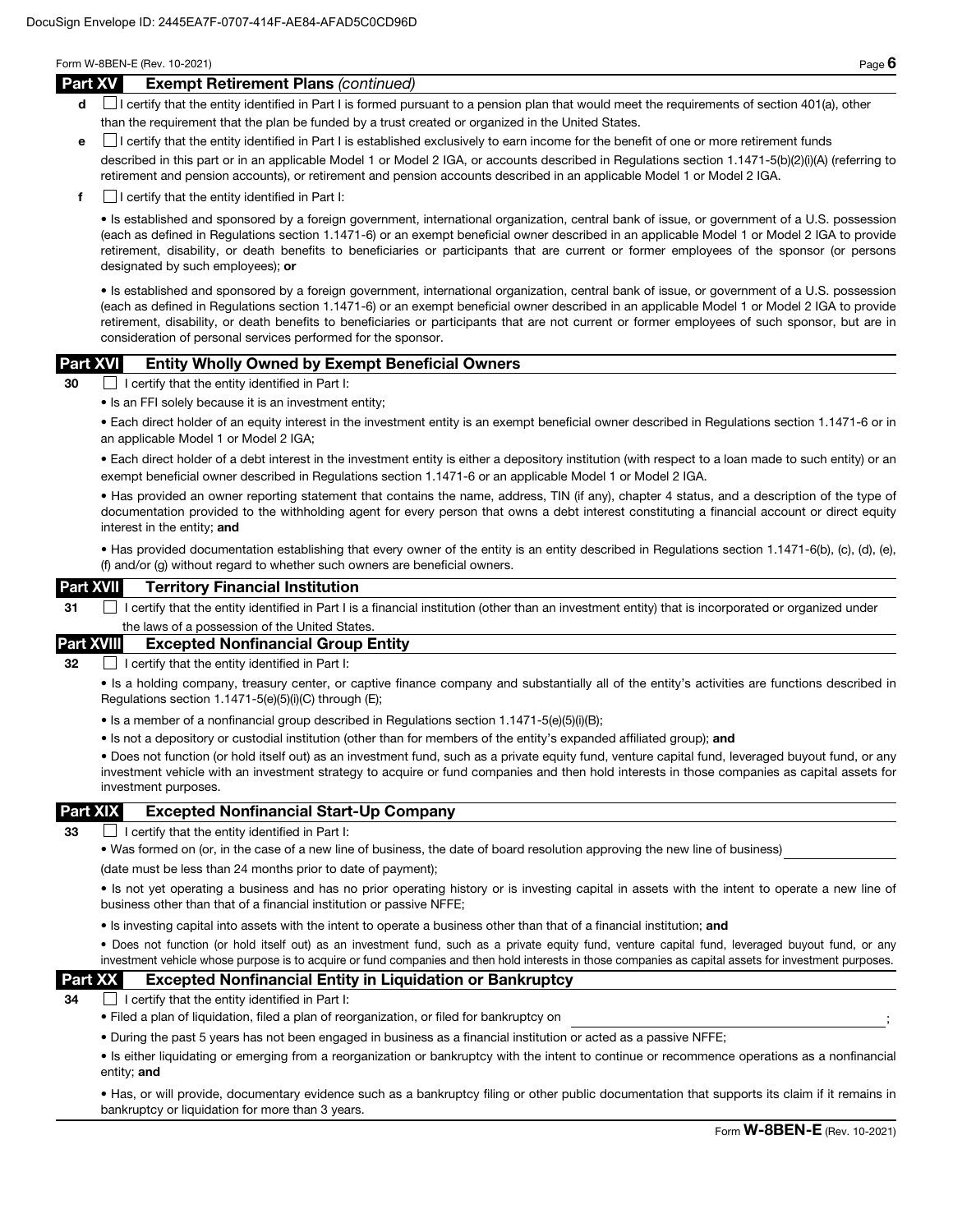#### Part XXI 501(c) Organization

35  $\Box$  I certify that the entity identified in Part I is a 501(c) organization that:

• Has been issued a determination letter from the IRS that is currently in effect concluding that the payee is a section 501(c) organization that is dated ; or

• Has provided a copy of an opinion from U.S. counsel certifying that the payee is a section 501(c) organization (without regard to whether the payee is a foreign private foundation).

# Part XXII Nonprofit Organization

 $36$  I certify that the entity identified in Part I is a nonprofit organization that meets the following requirements.

- The entity is established and maintained in its country of residence exclusively for religious, charitable, scientific, artistic, cultural or educational purposes;
- The entity is exempt from income tax in its country of residence;
- The entity has no shareholders or members who have a proprietary or beneficial interest in its income or assets;

• Neither the applicable laws of the entity's country of residence nor the entity's formation documents permit any income or assets of the entity to be distributed to, or applied for the benefit of, a private person or noncharitable entity other than pursuant to the conduct of the entity's charitable activities or as payment of reasonable compensation for services rendered or payment representing the fair market value of property which the entity has purchased; and

• The applicable laws of the entity's country of residence or the entity's formation documents require that, upon the entity's liquidation or dissolution, all of its assets be distributed to an entity that is a foreign government, an integral part of a foreign government, a controlled entity of a foreign government, or another organization that is described in this part or escheats to the government of the entity's country of residence or any political subdivision thereof.

# Part XXIII Publicly Traded NFFE or NFFE Affiliate of a Publicly Traded Corporation

#### Check box 37a or 37b, whichever applies.

- $37a$  | certify that:
	- The entity identified in Part I is a foreign corporation that is not a financial institution; and
	- The stock of such corporation is regularly traded on one or more established securities markets, including (name one securities exchange upon which the stock is regularly traded).
	- $\mathbf{b}$   $\Box$  I certify that:
		- The entity identified in Part I is a foreign corporation that is not a financial institution;
		- The entity identified in Part I is a member of the same expanded affiliated group as an entity the stock of which is regularly traded on an established securities market;
		- The name of the entity, the stock of which is regularly traded on an established securities market, is  $\cdot$  ; and
		- The name of the securities market on which the stock is regularly traded is

# Part XXIV Excepted Territory NFFE

- 38 **I** certify that:
	- The entity identified in Part I is an entity that is organized in a possession of the United States;
	- The entity identified in Part I:
		- (i) Does not accept deposits in the ordinary course of a banking or similar business;
		- (ii) Does not hold, as a substantial portion of its business, financial assets for the account of others; or
		- (iii) Is not an insurance company (or the holding company of an insurance company) that issues or is obligated to make payments with respect to a financial account; and
	- All of the owners of the entity identified in Part I are bona fide residents of the possession in which the NFFE is organized or incorporated.

#### Part XXV Active NFFE

 $39$  | I certify that:

- The entity identified in Part I is a foreign entity that is not a financial institution;
- Less than 50% of such entity's gross income for the preceding calendar year is passive income; and

• Less than 50% of the assets held by such entity are assets that produce or are held for the production of passive income (calculated as a weighted average of the percentage of passive assets measured quarterly) (see instructions for the definition of passive income).

#### Part XXVI Passive NFFE

40a  $\Box$  I certify that the entity identified in Part I is a foreign entity that is not a financial institution (other than an investment entity organized in a possession of the United States) and is not certifying its status as a publicly traded NFFE (or affiliate), excepted territory NFFE, active NFFE, direct reporting NFFE, or sponsored direct reporting NFFE.

#### Check box 40b or 40c, whichever applies.

**b**  $\Box$  I further certify that the entity identified in Part I has no substantial U.S. owners (or, if applicable, no controlling U.S. persons); or

 $c \perp$  I further certify that the entity identified in Part I has provided the name, address, and TIN of each substantial U.S. owner (or, if applicable, controlling U.S. person) of the NFFE in Part XXIX.